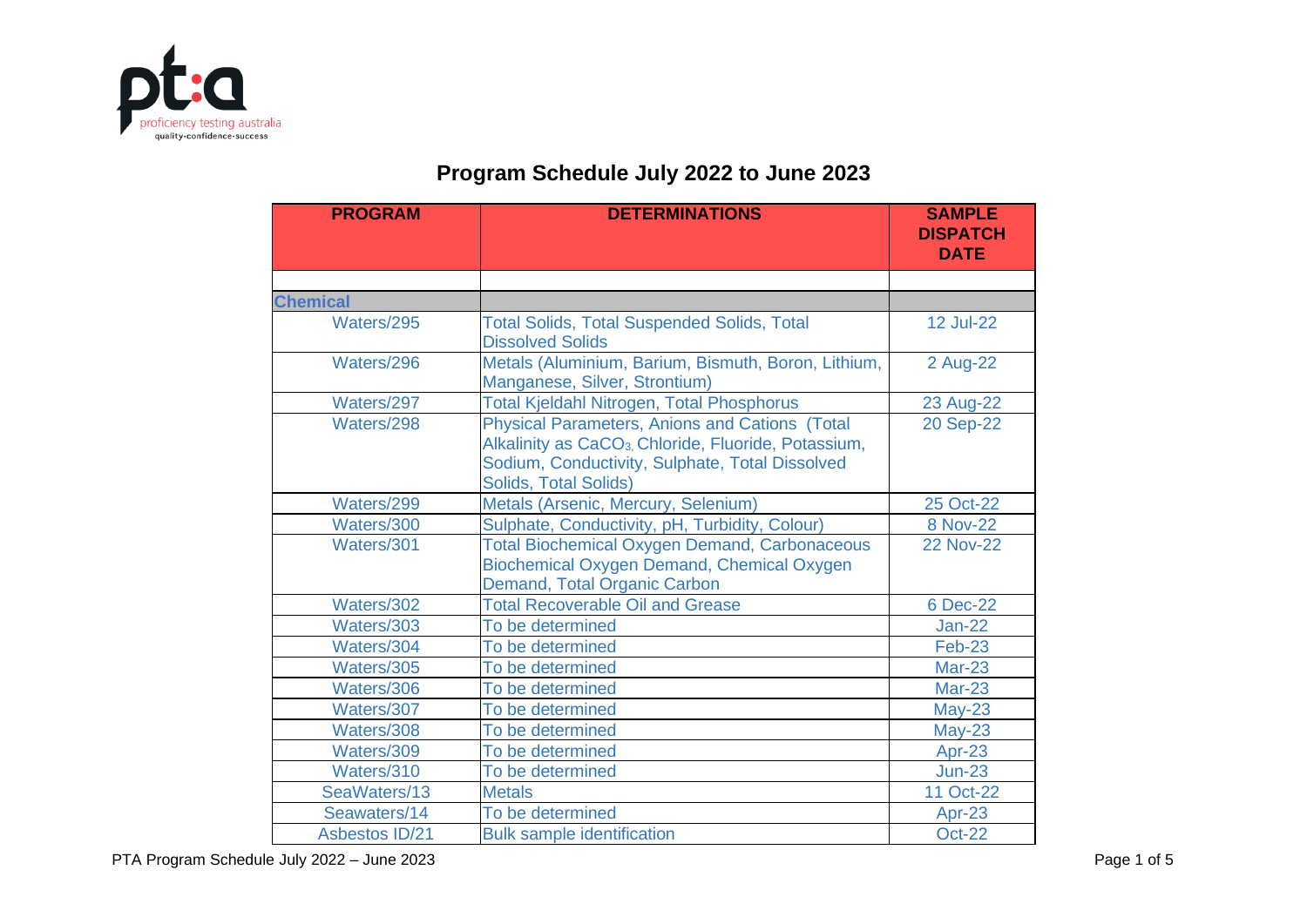| <b>PROGRAM</b>           | <b>DETERMINATIONS</b>                                                                                                                                                | <b>SAMPLE</b><br><b>DISPATCH</b><br><b>DATE</b> |
|--------------------------|----------------------------------------------------------------------------------------------------------------------------------------------------------------------|-------------------------------------------------|
| Asbestos/41              | Slide fibre count                                                                                                                                                    | Mar-22                                          |
| Asbestos/42              | Slide fibre count                                                                                                                                                    | <b>Mar-23</b>                                   |
| Asbestos in Soil/13      | Sample identification in soil                                                                                                                                        | <b>Mar-22</b>                                   |
| Asbestos in Soil/14      | Sample identification in soil                                                                                                                                        | <b>Mar-23</b>                                   |
| Food/45                  | Flour (Protein, Total Fat, Moisture, Ash, Dietary<br>Fibre, Carbohydrate and Energy)                                                                                 | <b>26 Jul-22</b>                                |
| Paint/35                 | To be determined                                                                                                                                                     | <b>Sep-22</b>                                   |
| Paint/36                 | To be determined                                                                                                                                                     | <b>Feb-23</b>                                   |
| Paint/37                 | To be determined                                                                                                                                                     | $Jun-23$                                        |
| <b>Metal Alloys/42</b>   | <b>Ferrous</b>                                                                                                                                                       | <b>Oct-22</b>                                   |
| Metal Alloys/43          | <b>Ferrous</b>                                                                                                                                                       | $May-23$                                        |
| Coal/45                  | Coal (Proximate Analysis,<br>Coal Ash (Ash Fusion, Ash Constituents)                                                                                                 | <b>Nov-22</b>                                   |
| Coal/46                  | Coal (Proximate Analysis, Trace Elements),<br>Coal Ash (Ash Fusion, Ash Constituents)                                                                                | Apr-23                                          |
| Bitumen/14               | Viscosity, Density, Penetration, Softening Point,<br><b>Viscosity</b>                                                                                                | <b>Oct-22</b>                                   |
| Cement/14                | Chemical composition, Loss on ignition, Insoluble<br>residue, Specific surface area, Fineness, Laser<br>granulometry                                                 | $Jul-22$                                        |
| Geochemical/18           | Iron Ore - chemical compositional analysis                                                                                                                           | <b>Dec-22</b>                                   |
| Air & Emissions/21       | Particulate matter on filter paper                                                                                                                                   | <b>Nov-22</b>                                   |
| Air & Emissions/22       | <b>Sulphuric Acid in Impinger Solution</b>                                                                                                                           | <b>May-22</b>                                   |
| <b>Textiles/4</b>        | Breaking Load, Extension, Threads/Unit Length,<br>Mass per Unit Area, Quantitative Fibre Analysis                                                                    | $Jan-23$                                        |
| PCBs in Oil/14           | Aroclors 1016, 1242, 1254 & 1260                                                                                                                                     | <b>Mar-23</b>                                   |
| <b>Biological</b>        |                                                                                                                                                                      |                                                 |
| Waters/75                | Potable - E. coli, Thermotolerant (Faecal) & Total<br>Coliforms, Enterococci and Plate Count (35°C -<br>$37^{\circ}$ C)                                              | 6 Sep-22                                        |
| Waters/76                | Effluent - E. coli, Thermotolerant (Faecal) & Total<br>Coliforms, Enterococci and Plate Count (35°C -<br>37°C), P.aeruginosa and C.perfringens (vegetative<br>cells) | <b>Mar-23</b>                                   |
| <b>Dialysis Waters/6</b> | <b>Total viable counts</b>                                                                                                                                           | $Jun-23$                                        |
| Pathogens in Food/44     | Salmonella & Listeria & Cronobacter                                                                                                                                  | <b>27 Sep-22</b>                                |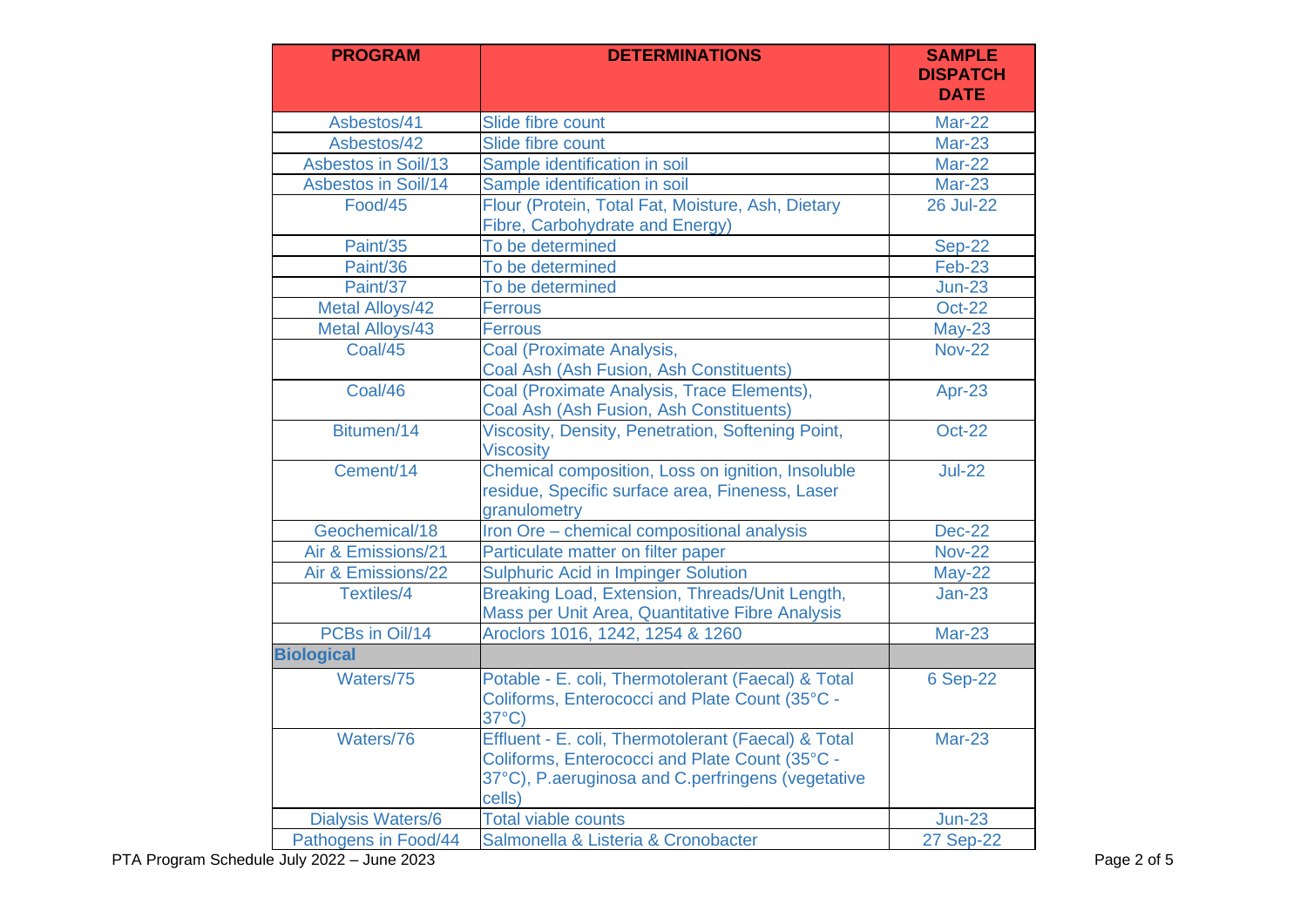| <b>PROGRAM</b>                | <b>DETERMINATIONS</b>                                                                                                                                                                                                                                                       | <b>SAMPLE</b><br><b>DISPATCH</b><br><b>DATE</b> |
|-------------------------------|-----------------------------------------------------------------------------------------------------------------------------------------------------------------------------------------------------------------------------------------------------------------------------|-------------------------------------------------|
| Pathogens in Food/45          | Salmonella & Listeria & Cronobacter                                                                                                                                                                                                                                         | Apr-23                                          |
| Legionella/64                 | <b>Enumeration &amp; identification</b>                                                                                                                                                                                                                                     | <b>22 Aug-22</b>                                |
| Legionella/65                 | <b>Enumeration &amp; identification</b>                                                                                                                                                                                                                                     | $Feb-23$                                        |
| Non-Pathogens in<br>Food/32   | E. coli, Total plate count, Coliforms, Yeast, Moulds                                                                                                                                                                                                                        | 24 Oct-22                                       |
| Non-Pathogens in<br>Food/33   | E. coli, Total plate count, Coliforms, Yeast, Moulds                                                                                                                                                                                                                        | $May-23$                                        |
| Algae/20                      | <b>Enumeration &amp; identification</b>                                                                                                                                                                                                                                     | <b>Mar-23</b>                                   |
| Crypto & Giardia/50           | <b>Enumeration &amp; identification</b>                                                                                                                                                                                                                                     | <b>Oct-22</b>                                   |
| Crypto & Giardia/51           | Enumeration & identification                                                                                                                                                                                                                                                | Apr-23                                          |
| <b>Construction Materials</b> |                                                                                                                                                                                                                                                                             |                                                 |
| Soils/33                      | Liquid Limit, Cone Liquid Limit, Plastic Limit,<br>Plasticity Index, Linear Shrinkage, Particle Size<br><b>Distribution</b>                                                                                                                                                 | <b>Nov-22</b>                                   |
| Soils/34                      | <b>California Bearing Ratio</b>                                                                                                                                                                                                                                             | <b>Dec-22</b>                                   |
| Soils/35                      | Liquid Limit, Cone Liquid Limit, Plastic Limit,<br>Plasticity Index, Linear Shrinkage, Particle Size<br><b>Distribution</b>                                                                                                                                                 | $May-23$                                        |
| Concrete/31                   | Compressive strength, Height, Weight, Mass per Unit<br>Volume, Maximum Sustained Load Unit                                                                                                                                                                                  | <b>Oct-22</b>                                   |
| Concrete/32                   | Compressive strength, Height, Weight, Mass per Unit<br><b>Volume, Maximum Sustained Load Unit</b>                                                                                                                                                                           | Apr-23                                          |
| Aggregates/28                 | Particle Density and Water Absorption of Course<br>Aggregate, Particle Size Distribution, Material Finer<br>than 75 um, Particle Shape by proportional Caliper<br>(2:1 Ratio), Flakiness Index, Average Least<br><b>Dimension</b>                                           | $Jul-22$                                        |
| Aggregates/29                 | Particle Density and Water Absorption of Fine<br>aggregate, Aggregate soundness by exposure to<br>sodium sulphate, Degradation factor, Clay & fine silt -<br>Settling method, organic impurities other than sugar,<br>Particle Size Distribution, Material Finer than 75 um | <b>Sep-22</b>                                   |
| Aggregates/30                 | <b>Bulk Density, Particle Density and Water Absorption</b><br>of Course Aggregate, Particle Size Distribution,<br>Material Finer than 75 um, Particle Shape by                                                                                                              | $Jan-23$                                        |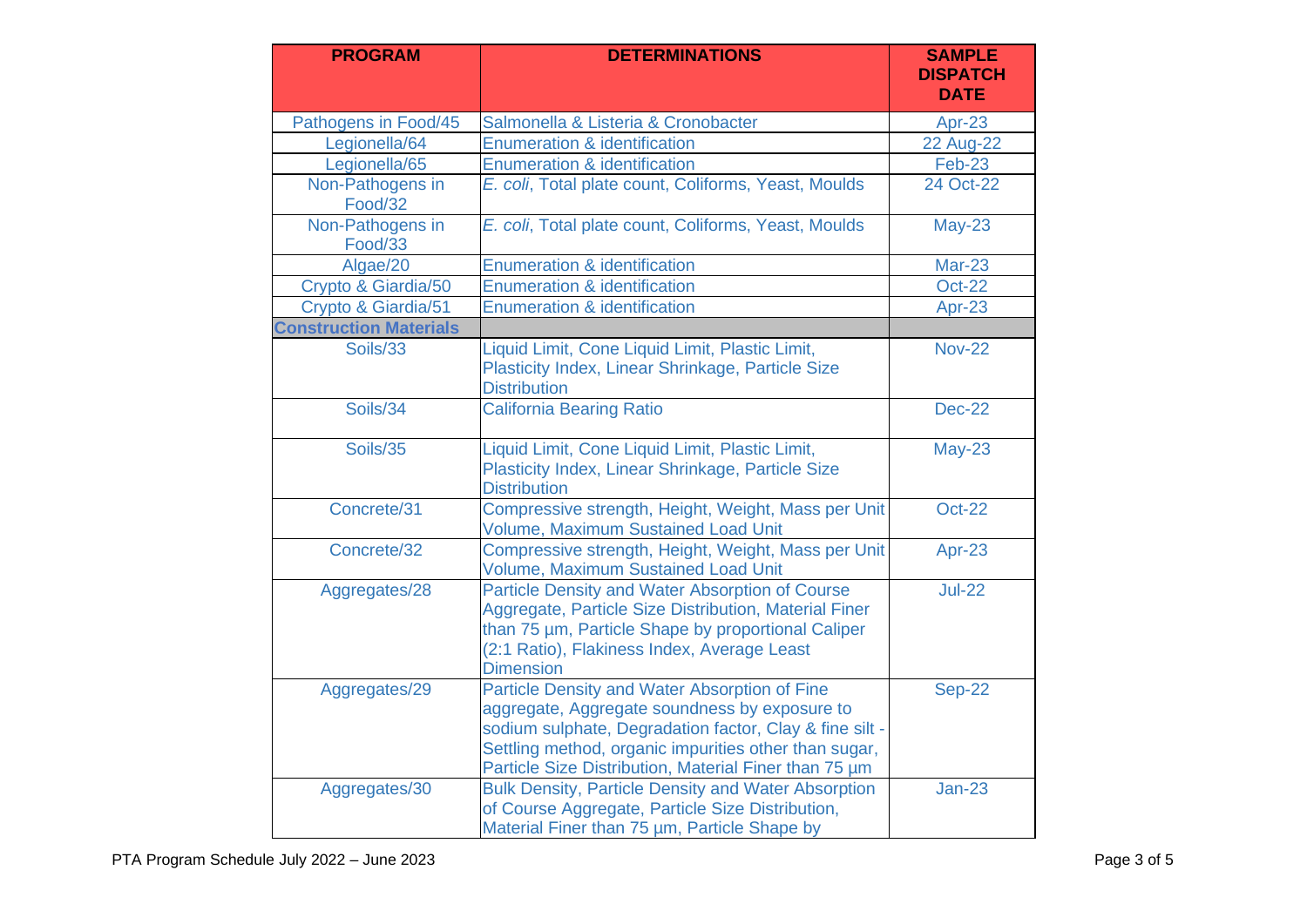| <b>PROGRAM</b>                                  | <b>DETERMINATIONS</b>                                                                                                                                                                          | <b>SAMPLE</b><br><b>DISPATCH</b><br><b>DATE</b> |
|-------------------------------------------------|------------------------------------------------------------------------------------------------------------------------------------------------------------------------------------------------|-------------------------------------------------|
|                                                 | proportional Caliper (2:1 Ratio), Flakiness Index                                                                                                                                              |                                                 |
| Asphalt/13                                      | Bitumen Content, Grading, Maximum Density, Bulk<br><b>Density, Air Voids</b>                                                                                                                   | <b>Sep-22</b>                                   |
| Rocks/4                                         | Point Load Strength Index, Compressive Strength,<br>Moisture Content, Deformability in Uniaxial<br><b>Compression, Splitting Tensile Strength</b>                                              | Aug-22                                          |
| <b>Mechanical</b>                               |                                                                                                                                                                                                |                                                 |
| <b>Hardness Testing of</b><br>Metals/22         | Hardness testing of metal                                                                                                                                                                      | $May-23$                                        |
| <b>Tensile Testing of</b><br>Metals/16          | Tensile testing of metal                                                                                                                                                                       | <b>Feb-23</b>                                   |
| <b>Impact Testing of Metals/8 Charpy impact</b> |                                                                                                                                                                                                | <b>Nov-22</b>                                   |
| <b>NDT</b>                                      |                                                                                                                                                                                                |                                                 |
| <b>Magnetic Particle</b><br>Inspection/5        | Steel pipe, plate and tee and Y                                                                                                                                                                | <b>Upon request</b>                             |
| Radiography/5                                   | Steel pipe, plate and tee                                                                                                                                                                      | <b>Upon request</b>                             |
| Ultrasonics/5                                   | Steel pipe, plate and tee and Y                                                                                                                                                                | <b>Upon request</b>                             |
| <b>Eddy Current/2</b>                           | <b>Steel plate</b>                                                                                                                                                                             | <b>Upon request</b>                             |
| <b>Calibration</b>                              |                                                                                                                                                                                                |                                                 |
| <b>Digital Multimeter/6</b>                     | HP 34401A Digital Multimeter - DC Voltage (0.1 ~<br>1000 V), AC Voltage (0.1 ~ 750 V), DC Current (0.01<br>$\sim$ 3 A), AC Current (1 $\sim$ 3 A), and Resistance (1 Ohm<br>$\sim$ 10 Meg Ohm) | <b>Schedule from</b><br>$Jul-21$                |
| <b>Mass</b>                                     | 10mg, 1g, 10g, 200g                                                                                                                                                                            | <b>Upon request</b>                             |
| <b>Temperature</b>                              | Digital Temperature Indicator System - 0°C to 420°C<br>in 20°C steps                                                                                                                           | <b>Upon request</b>                             |
| <b>Gauge Blocks</b>                             | Nominal lengths - 2mm, 8mm, 20mm and 100mm                                                                                                                                                     | <b>Upon request</b>                             |
| Gravimetric/8                                   | Five or six point balance to determine<br>inhalable/respirable dust, welding fumes and gases                                                                                                   | <b>Upon request</b>                             |
| <b>Measurement Audits</b>                       |                                                                                                                                                                                                |                                                 |
| <b>Optics &amp; Radiometry</b>                  | <b>Upon request</b>                                                                                                                                                                            | <b>Various</b>                                  |
| Metrology                                       | <b>Upon request</b>                                                                                                                                                                            | <b>Various</b>                                  |
| <b>Acoustics &amp; Vibration</b>                | <b>Upon request</b>                                                                                                                                                                            | <b>Various</b>                                  |